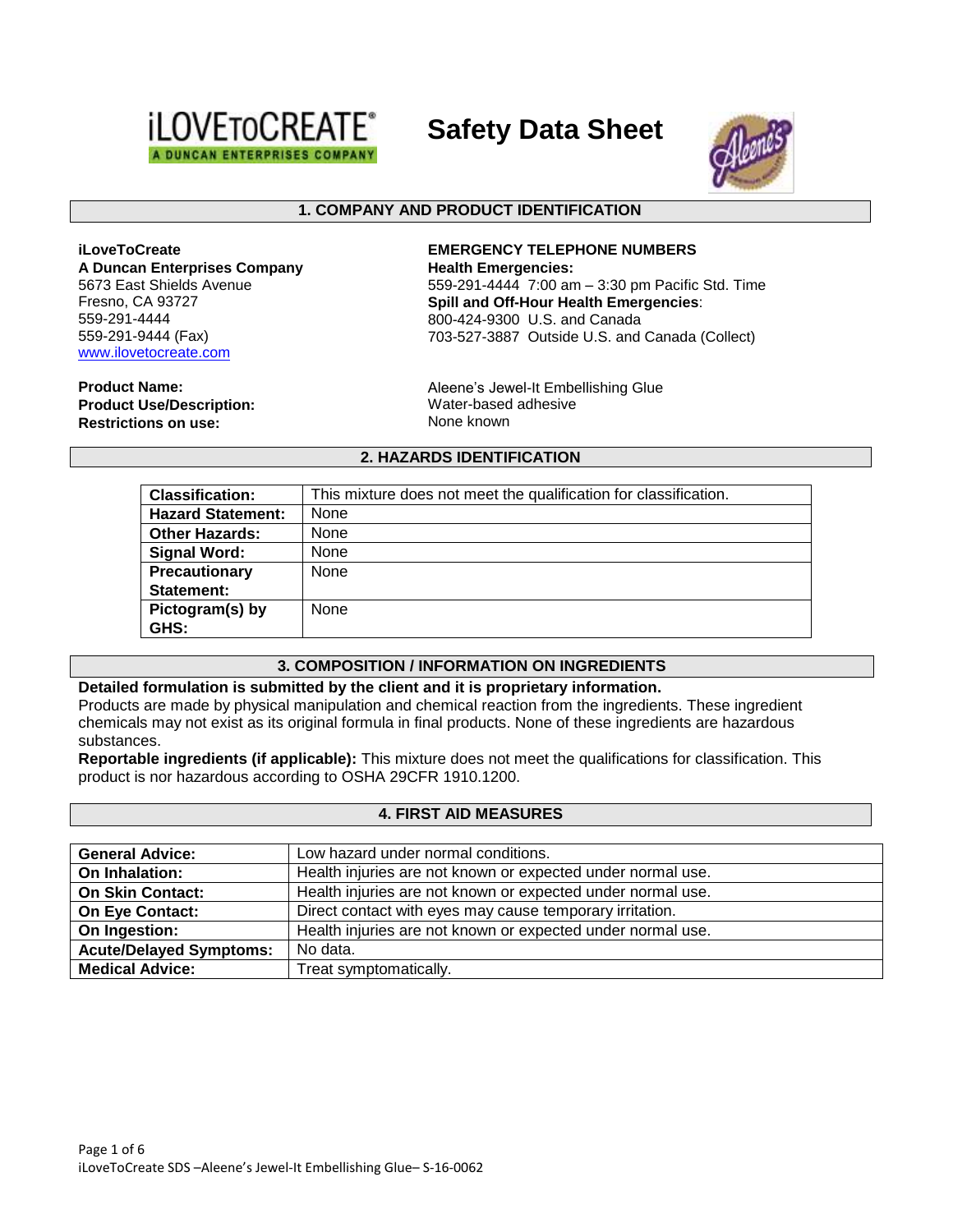## **5. FIRE FIGHTING MEASURES**

| <b>Extinguishing Media</b>                  |                                                                     |                                                                  |  |
|---------------------------------------------|---------------------------------------------------------------------|------------------------------------------------------------------|--|
| Suitable extinguishing media:               | Use fire-extinguishing media appropriate for surrounding materials. |                                                                  |  |
| Unsuitable extinguishing media:             | None known.                                                         |                                                                  |  |
| <b>Protection of Firefighters</b>           |                                                                     |                                                                  |  |
| Specific hazards arising from the chemical: |                                                                     | Carbon dioxides.                                                 |  |
| Protective equipment for firefighters:      |                                                                     | Selection of respiratory protection for firefighting: follow the |  |
|                                             |                                                                     | general fire precautions indicated in the workplace.             |  |
| Special precautions for fire fighters:      |                                                                     | No special precautions                                           |  |
| Will hazardous combustion occur?:           |                                                                     | Will not occur.                                                  |  |

## **6. ACCIDENTAL RELEASE MEASURES**

| <b>Personal Precautions:</b>                      | No special precautions.                                       |  |
|---------------------------------------------------|---------------------------------------------------------------|--|
| <b>Environmental Precautions:</b>                 | Avoid discharges into drains, water courses or onto the       |  |
|                                                   | ground.                                                       |  |
| <b>Methods for Cleaning Up:</b>                   | Absorb spillage with suitable absorbent material. Clean up in |  |
|                                                   | accordance with all applicable                                |  |
| <b>Emergency Procedures:</b>                      | No data.                                                      |  |
| <b>Recommended Personal Protective Equipment:</b> | See section 8 of this SDS.                                    |  |

### **7. HANDLING AND STORAGE**

| <b>Safe Storage:</b>     | Store in closed original container in a dry place. Store away from incompatible<br>materials. Storage temperature: between 40°F and 100°F. Protect from freezing. |
|--------------------------|-------------------------------------------------------------------------------------------------------------------------------------------------------------------|
| Safe Handling:           | No specific usage precautions noted.                                                                                                                              |
| Known Incompatibilities: | None known.                                                                                                                                                       |

## **8. EXPOSURE CONTROL AND PERSONAL PROTECTION**

**Occupational Exposure Limits:** No exposure limits noted for ingredient(s).

**Appropriate Engineering Controls:** No special requirements under ordinary conditions of use and with adequate ventilation.

**Individual Protection measures, such as PPE (Personal Protective Equipment):**

| <b>Personal Protection Equipment:</b> |                                                                                             |  |
|---------------------------------------|---------------------------------------------------------------------------------------------|--|
| <b>Respiratory Protection:</b>        | Under normal conditions, respirator is not normally required.                               |  |
| <b>Eye Protection:</b>                | Wear safety glasses. If splash potential exists, wear full face shield or chemical goggles. |  |
| <b>Hand Protection:</b>               | No special precautions.                                                                     |  |
| <b>Skin Protection:</b>               | No special precautions.                                                                     |  |
| <b>Thermal Protection:</b>            | No data.                                                                                    |  |
| <b>General Safety and</b>             | No specific hygiene procedures noted, but good personal hygiene practices are always        |  |
| <b>Hygiene Measures:</b>              | advisable, especially when working with chemicals.                                          |  |
| <b>Further Information:</b>           | No data.                                                                                    |  |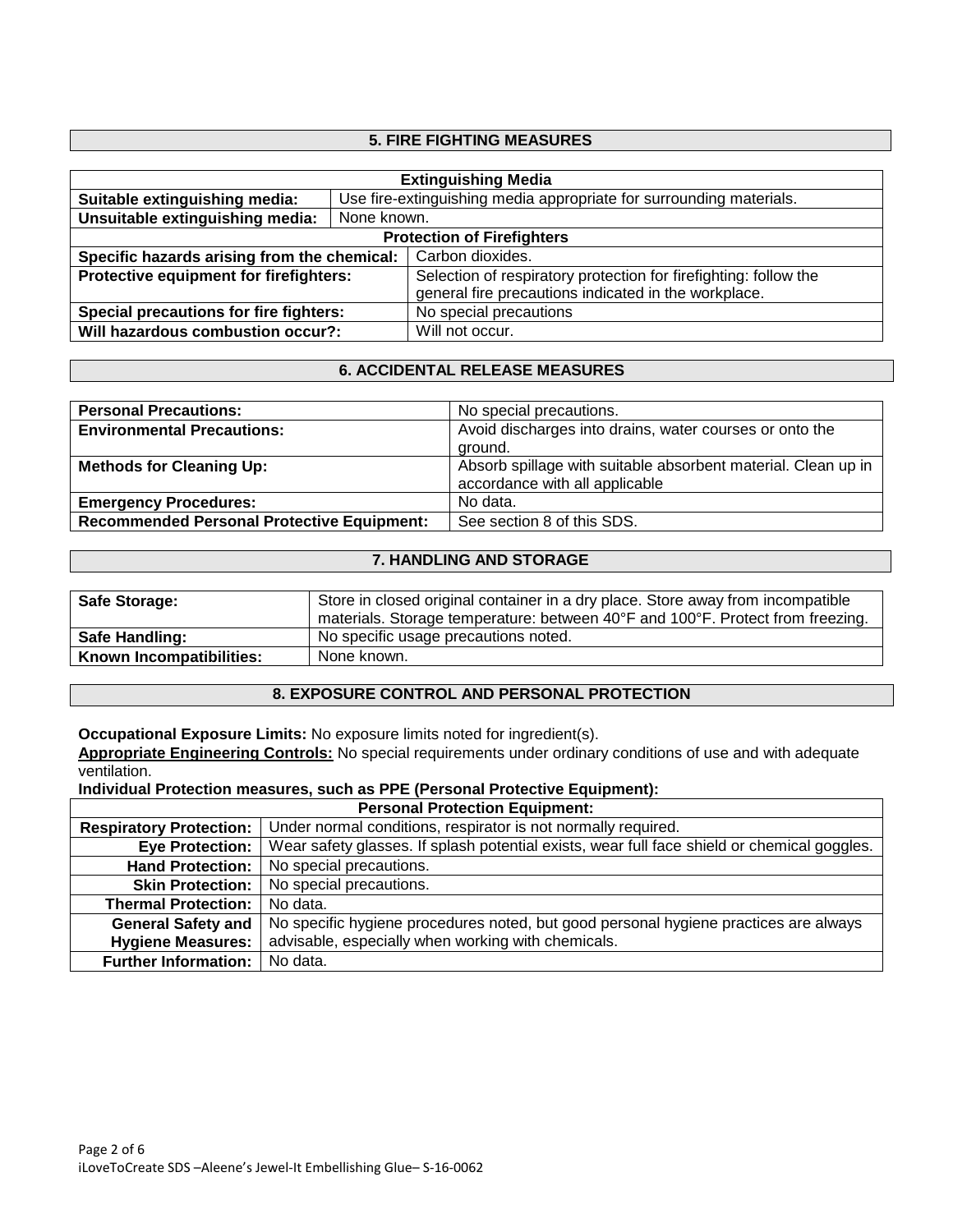# **9. PHYSICAL AND CHEMICAL PROPERTIES**

| <b>Physical State/Appearance:</b> | Liquid.                                 |
|-----------------------------------|-----------------------------------------|
| Color:                            | White                                   |
| Odor:                             | Slightly sweet.                         |
| <b>Odor Threshold:</b>            | N/A                                     |
| pH:                               | 8, approx                               |
| <b>Boiling Point/Range:</b>       | $\triangleright$ 212°F (>100°C)         |
| <b>Melting Point/Range:</b>       | 32°F (0°C)                              |
| <b>Flash Point:</b>               | 212°F (>100°C)<br>$\blacktriangleright$ |
| <b>Evaporation Rate:</b>          | N/A                                     |
| <b>Vapor Density:</b>             | $0.62$ (Air=1)                          |
| Solubility(ies):                  | Miscible in water.                      |
| <b>Vapor Pressure:</b>            | 17.5 mm Hg at 20°C                      |
| <b>Relative Density:</b>          | No data.                                |
| <b>Viscosity:</b>                 | No data.                                |
| <b>Partition Coefficient</b>      | N/A                                     |
| (n-octanol/water), if applicable: |                                         |
| <b>Explosive Properties:</b>      | No data.                                |
| Flammability: (Solid, gas)        | N/A                                     |
| <b>Flammability Limit in Air:</b> | N/A                                     |
| <b>Upper/Lower</b>                |                                         |
| <b>Autoignition temperature:</b>  | N/A                                     |
| <b>Decomposition temperature:</b> | N/A                                     |

# **10. STABILITY AND REACTIVITY**

| <b>Chemical Stability:</b>      | Stable under normal temperature conditions. |
|---------------------------------|---------------------------------------------|
| <b>Conditions to Avoid:</b>     | Heat and direct sunlight.                   |
| <b>Incompatible Materials:</b>  | Strong oxidizing agents. Alkalies.          |
| <b>Hazardous Decomposition</b>  | Carbon oxides.                              |
| <b>Products:</b>                |                                             |
| <b>Possibility of Hazardous</b> | Will not occur.                             |
| <b>Reactions:</b>               |                                             |

### **11. TOXICOLOGICAL INFORMATION**

| Information on likely routes of exposure:               |                                                                                    |  |
|---------------------------------------------------------|------------------------------------------------------------------------------------|--|
| Eye Contact -Serious Eye Damage or Irritation           | No data.                                                                           |  |
| Skin Contact - Skin Corrosion, Sensitization or         | Not a skin sensitizer.                                                             |  |
| Irritation:                                             |                                                                                    |  |
| Ingestion - Carcinogenicity/Aspiration Hazard:          | This product is not considered to be a carcinogen by<br>IARC, ACGIH, NTP, or OSHA. |  |
| <b>Inhalation - Respiratory Sensitization/Toxicity:</b> | No data.                                                                           |  |
| Symptoms related to the physical chemical and           | None known.                                                                        |  |
| toxicological characteristics:                          |                                                                                    |  |
| Information on toxicological effects:                   | No data.                                                                           |  |
| Delayed or Immediate effects:                           | No data.                                                                           |  |
| <b>Germ Cell Mutagenicity:</b>                          | No data.                                                                           |  |
| Specific target organ toxicity (single exposure):       | No data.                                                                           |  |
| Specific target organ toxicity (repeated exposure):     | No data.                                                                           |  |
| Chemicals listed on NTP, IARC or OSHA as a              | This product is not considered to be a carcinogen by                               |  |
| Carcinogen?:                                            | IARC, ACGIH, NTP, or OSHA.                                                         |  |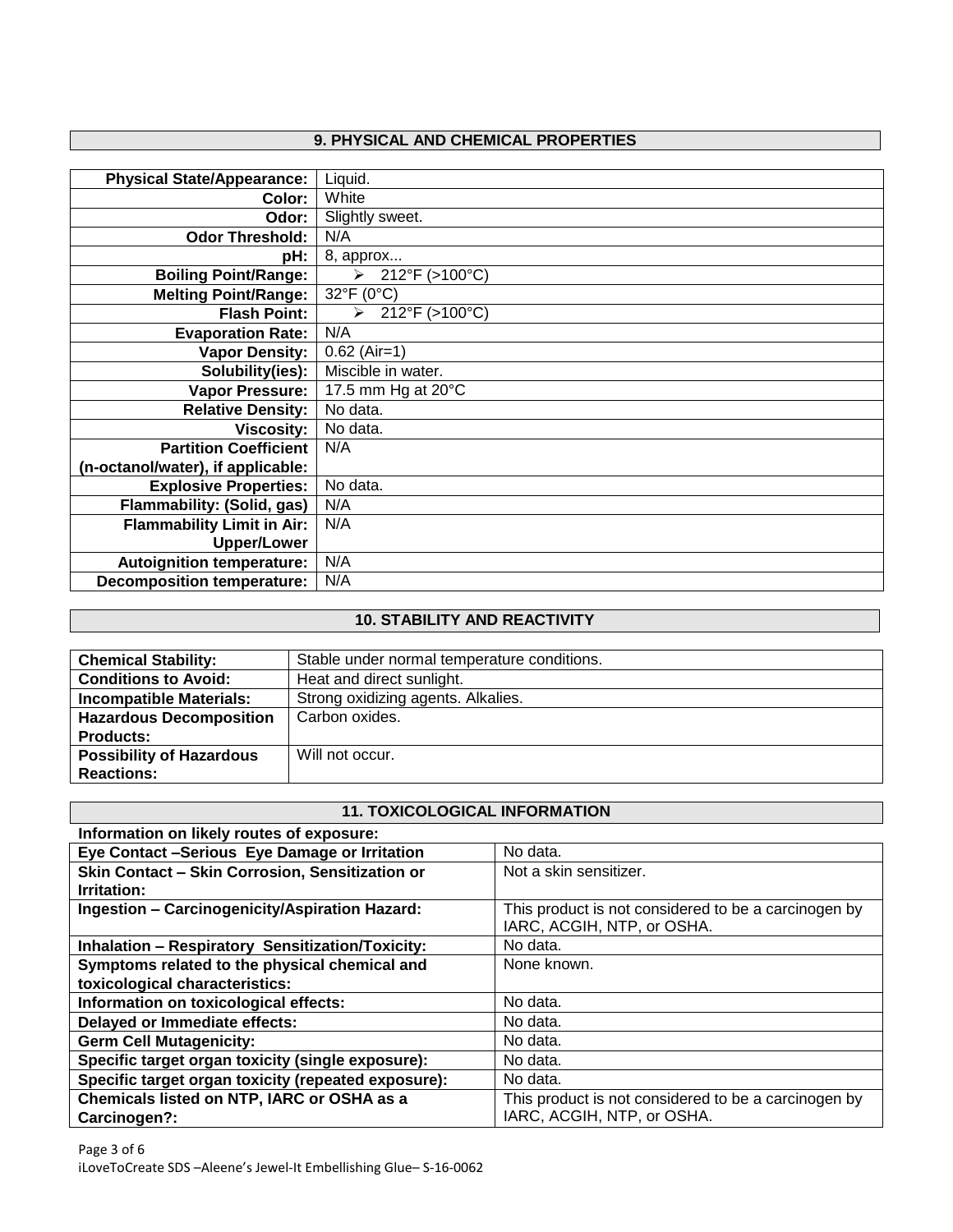# **12. ECOLOGICAL INFORMATION (NON-MANDATORY)**

| <b>Ecotoxicity:</b>                    | Not expected to be harmful to aquatic organisms.                      |
|----------------------------------------|-----------------------------------------------------------------------|
| Persistence and degradability:         | No data.                                                              |
| <b>Bioaccumulative potential:</b>      | No data.                                                              |
| <b>Aquatic / Terrestrial warnings:</b> | Not expected to be harmful to aquatic organisms.                      |
| Mobility in soil:                      | The product is insoluble in water and will sediment in water systems. |
| Other adverse effects:                 | No data.                                                              |

## **13. DISPOSAL CONSIDERATIONS (NON-MANDATORY)**

| <b>Disposal instructions:</b>  | Disposal recommendation is based on material as supplied. DO not discharge into  |
|--------------------------------|----------------------------------------------------------------------------------|
|                                | drains, water courses or onto the ground.                                        |
| Local disposal regulations:    | Disposal must be in accordance with current applicable laws and regulations, and |
|                                | material characteristics at time of disposal.                                    |
| Hazardous waste code:          | No data.                                                                         |
| <b>Contaminated packaging:</b> | No data.                                                                         |
| <b>Waste residues:</b>         | No data.                                                                         |
|                                |                                                                                  |

## **14. TRANSPORTATION INFORMATION (NON-MANDATORY)**

|                                                   | <b>DOT</b>     | <b>IMDG</b>   | <b>IATA</b>    |
|---------------------------------------------------|----------------|---------------|----------------|
| UN/ID number:                                     | Not regulated. | Not regulated | Not regulated. |
| Proper shipping name:                             |                |               |                |
| <b>Transport hazard class:</b>                    |                |               |                |
| Packing group (if applicable):                    |                |               |                |
| <b>Environmental Provisions:</b>                  |                |               |                |
| <b>Special Precautions:</b>                       |                |               |                |
| Transport in bulk according to Annex II of MARPOL |                |               |                |
| 73/78 and IBC Code                                |                |               |                |
| <b>Emergency Response Guide Number:</b>           |                | EmS-No:       |                |

| <b>Pictograms</b> |                    |                          |  |
|-------------------|--------------------|--------------------------|--|
| US:<br>___        | <b>IATA; IMDG:</b> | <b>Marine Pollutant:</b> |  |
| None              | None               | None                     |  |

## **15. REGULATORY INFORMATION (NON-MANDATORY)**

| <b>US Federal Regulations:</b>                              |                                               |                                              |                    |                           |                           |
|-------------------------------------------------------------|-----------------------------------------------|----------------------------------------------|--------------------|---------------------------|---------------------------|
|                                                             | <b>TSCA Section 12(b) Export Notification</b> |                                              | Not regulated.     |                           |                           |
|                                                             | (40 CFR 707, Subpt. D):                       |                                              |                    |                           |                           |
| <b>CERCLA (Superfund) reportable</b>                        |                                               | None                                         |                    |                           |                           |
|                                                             | quantity (lbs.) (40 CFR 302.4)                |                                              |                    |                           |                           |
|                                                             | <b>OSHA Specifically Regulated</b>            |                                              | No data.           |                           |                           |
| Substances (29 CFR 1910.1001-1050):                         |                                               |                                              |                    |                           |                           |
|                                                             |                                               | <b>Section 302 Extremely Hazardous</b><br>No |                    |                           |                           |
| Substance (40 CFR 355, Appendix A):                         |                                               |                                              |                    |                           |                           |
| <b>Chemical</b>                                             | <b>CAS</b>                                    | Reportable                                   | <b>Threshold</b>   | <b>Threshold planning</b> | <b>Threshold planning</b> |
| Name:                                                       | Number:                                       | <b>Quantity:</b>                             | planning quantity: | quantity, lower value:    | quantity, upper value:    |
| None                                                        | x                                             | x                                            |                    |                           | X                         |
| Superfund Amendments and Reauthorization Act of 1986 (SARA) |                                               |                                              |                    |                           |                           |
|                                                             | No data.<br><b>SARA 304 Emergency release</b> |                                              |                    |                           |                           |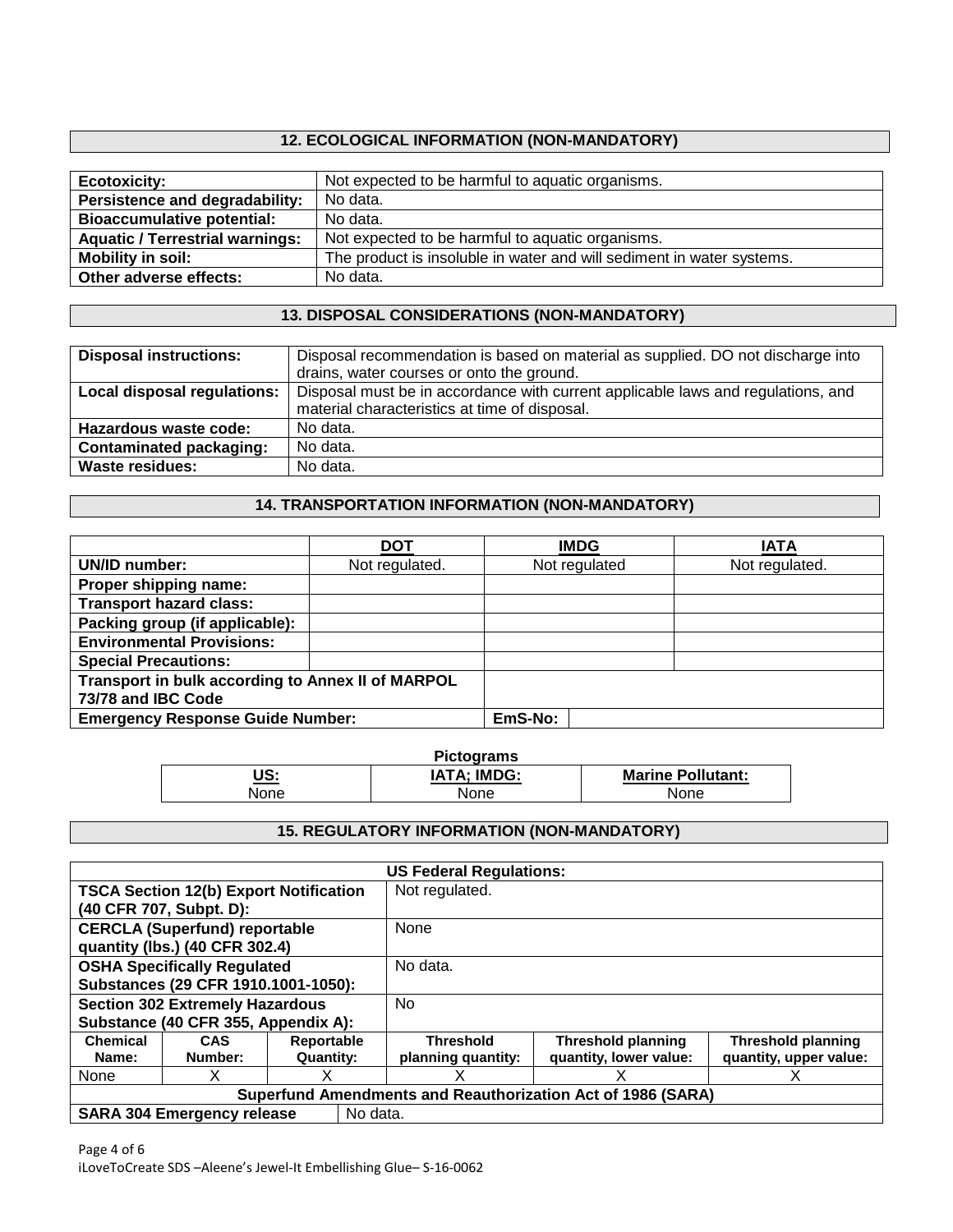| notification:                          |                                                                                                                   |                                                                             |                    |            |
|----------------------------------------|-------------------------------------------------------------------------------------------------------------------|-----------------------------------------------------------------------------|--------------------|------------|
| SARA 311/312 (40 CFR 370)              |                                                                                                                   | None                                                                        |                    |            |
| <b>Hazardous Chemical:</b>             |                                                                                                                   |                                                                             |                    |            |
| SARA 313 (TRI reporting):              |                                                                                                                   | <b>Chemical Name:</b>                                                       | <b>CAS Number:</b> | $%$ by wt. |
|                                        |                                                                                                                   | None                                                                        | None               | None       |
| <b>Drug Enforcement Administration</b> |                                                                                                                   | Not controlled.                                                             |                    |            |
| (DEA) (21 CFR 1308.11-15):             |                                                                                                                   |                                                                             |                    |            |
| <b>Clean Air Act (CAA) Section 112</b> |                                                                                                                   | No data.                                                                    |                    |            |
| <b>Hazardous Air Pollutants (Haps)</b> |                                                                                                                   |                                                                             |                    |            |
| List:                                  |                                                                                                                   |                                                                             |                    |            |
| Clean Air Act (CAA) Section 112(r)     |                                                                                                                   | No data.                                                                    |                    |            |
| <b>Accidental Release Prevention</b>   |                                                                                                                   |                                                                             |                    |            |
| (40 CFR 68.130):                       |                                                                                                                   |                                                                             |                    |            |
| Safe Drinking Water Act (SDWA):        |                                                                                                                   | No data.                                                                    |                    |            |
| <b>Canadian Domestic Substances</b>    |                                                                                                                   | No data.                                                                    |                    |            |
| List (DSL):                            |                                                                                                                   |                                                                             |                    |            |
|                                        |                                                                                                                   |                                                                             |                    |            |
|                                        |                                                                                                                   |                                                                             |                    |            |
|                                        | <b>State Regulations</b>                                                                                          |                                                                             |                    |            |
| <b>TSCA:</b>                           |                                                                                                                   | This product is manufactured in compliance with all provisions of the Toxic |                    |            |
|                                        | Substances Control Act, 15 U.S. C. 2601 et. Seq.                                                                  |                                                                             |                    |            |
| FDA:                                   | 21 CFR 175.105                                                                                                    |                                                                             |                    |            |
| <b>SARA/Title III:</b>                 | This product <b>does not</b> contain any substances at or above the reported threshold                            |                                                                             |                    |            |
|                                        | under Section 313, based on available data.                                                                       |                                                                             |                    |            |
| <b>Conforms to Non-Toxic</b>           | Products are certified in a program of toxicological evaluation by a nationally                                   |                                                                             |                    |            |
| <b>ASTM-4236:</b>                      | recognized toxicologist to contain no materials in sufficient quantities to be toxic or                           |                                                                             |                    |            |
|                                        | injurious to humans or to cause acute or chronic health problems. These products are                              |                                                                             |                    |            |
|                                        | certified to be labeled in accordance with the voluntary chronic hazard labeling                                  |                                                                             |                    |            |
|                                        | standard ASTM D-4236. In addition, there is no physical hazard as defined within<br>29 CFR Part 1910.1200(c).     |                                                                             |                    |            |
| <b>California Proposition 65</b>       | This product contains the following chemicals that are known to the State of California                           |                                                                             |                    |            |
| <b>Warning:</b>                        | to cause cancer, birth defects, or other reproductive harm: None                                                  |                                                                             |                    |            |
| <b>HMIS III Rating:</b>                |                                                                                                                   |                                                                             |                    |            |
|                                        | Unless a concentration is specified in Section 2 of the SDS, the above chemicals(s) are present in trace amounts. |                                                                             |                    |            |

**\*A "Yes" indicates that all components of this product comply with the inventory requirements administered by the governing country(s).**